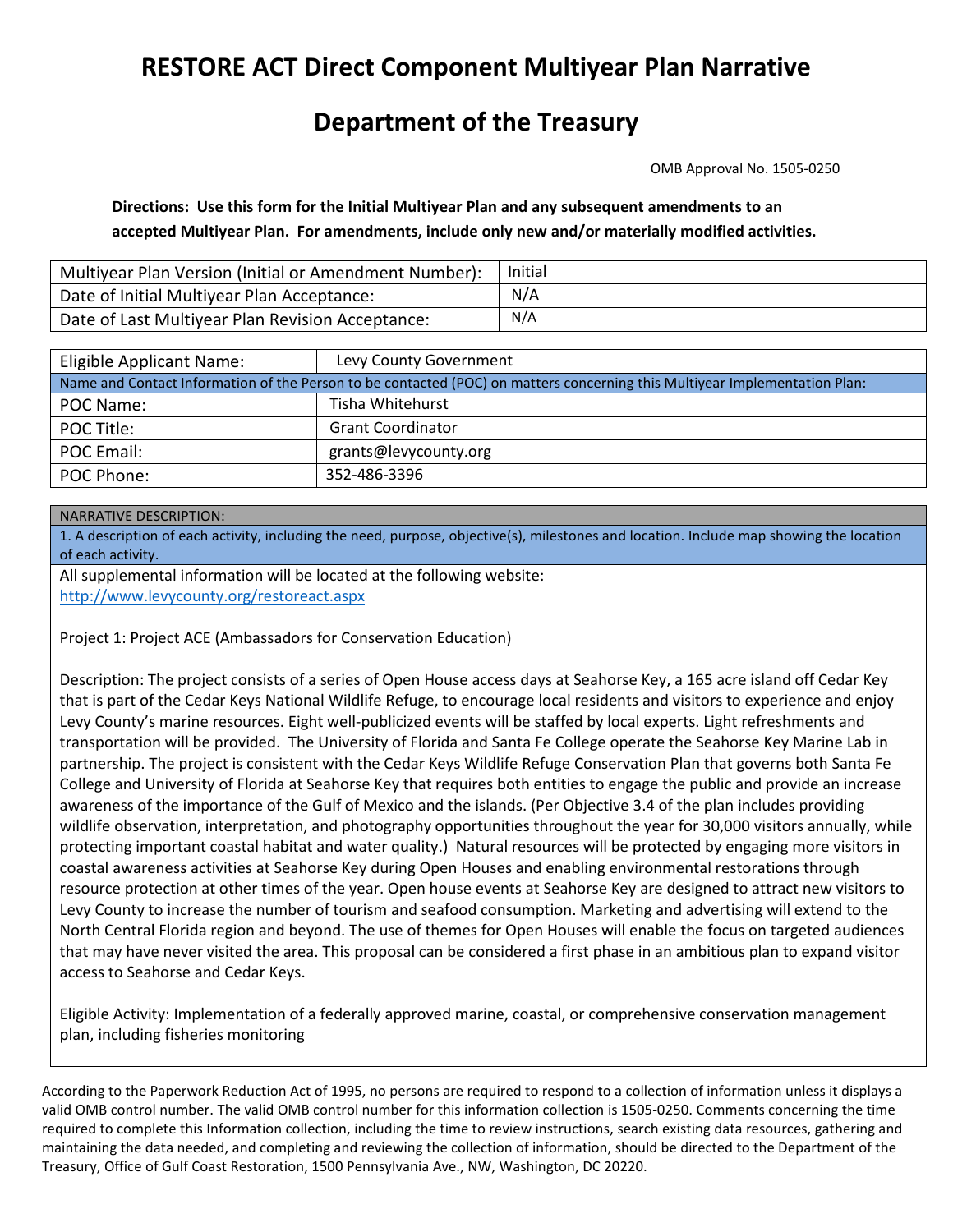Need: Lay the foundation to increase the awareness of the importance of the Gulf of Mexico.

Purpose: The purpose of this project is to host Open House events that will be consistent with the Memorandum of Understanding conservation plan.

Objective: The objective of this project is to attract larger crowds to the well-publicized open house events to spread as much awareness for the importance of the Gulf of Mexico to Levy County and Cedar Key.

Milestones: Marketing and advertising, completion of eight open house events.

Project 2: Inner Marina Maintenance Dredging

Description: The project consists of dredging and building support infrastructure improvements within the Inner Marina. FDOT plans to raise the C Street channel bridge four feet, which places the City in a unique position to restore its facilities to accommodate larger vessels in greater numbers than previously possible.

Eligible Activity: Infrastructure projects benefitting the economy or ecological resources, including port infrastructure

Need: Dredging of the Inner Marina is paramount to the continuation of tourism and local aquaculture industry. The marina is now available for only limited use dependent on tide due to high silting. This is directly impacting charter industry and local fishermen. Without near term action, Marina clients may vacate the Marina causing additional harm to the local economy. The development of support infrastructure in the form of water and electric connections for new slips and docks will provide the ability for the community to sustain and grow the vital related tourism, fishing, and commercial aquaculture industries. New facilities will provide greater public access and reduce stress on limited launch facilities. Current facilities are crowded and limit ability to increase users and revenue which results in negative impacts to the community, city and county economies. Additional information can be found at the Levy County Restore Act website: http://www.levycounty.org/restoreact.aspx.

Purpose: The purpose of this project is to dredge and build supporting infrastructure improvements within the Inner Marina.

Objective: The objective of this project is to increase access to the Gulf in the Inner Marina and increase the economic viability of tourism and commercial interests within Levy County.

Milestones: Engineering, design, permitting, construction, dredging.

Project 3: Withlacoochee Gulf Preserve Equipment and Materials

Description: This project is aimed at securing materials and equipment to enhance the visitors' experiences at the Withlacoochee Gulf Preserve (WGP) to facilitate a greater understanding of the importance of implementing conservation management plans to protect the natural resources of the Nature Coast. The 4500 sq. ft. Ellie Schiller Education Center will be equipped with virtual information aids, quality microscope stations to assist researchers and enquiring minds. Field equipment and supplies will be provide to enhance hands-on specimen gathering for visitors and field trip excursions. The WGP will promote their Education Center during their monthly informational programs and their newsletters with over 500 interested followers.

Eligible Activity: Promotion of tourism in the Gulf Coast Region, including recreational fishing

Need: Having proper resources on-site will provide an enhancement of visitors' experiences.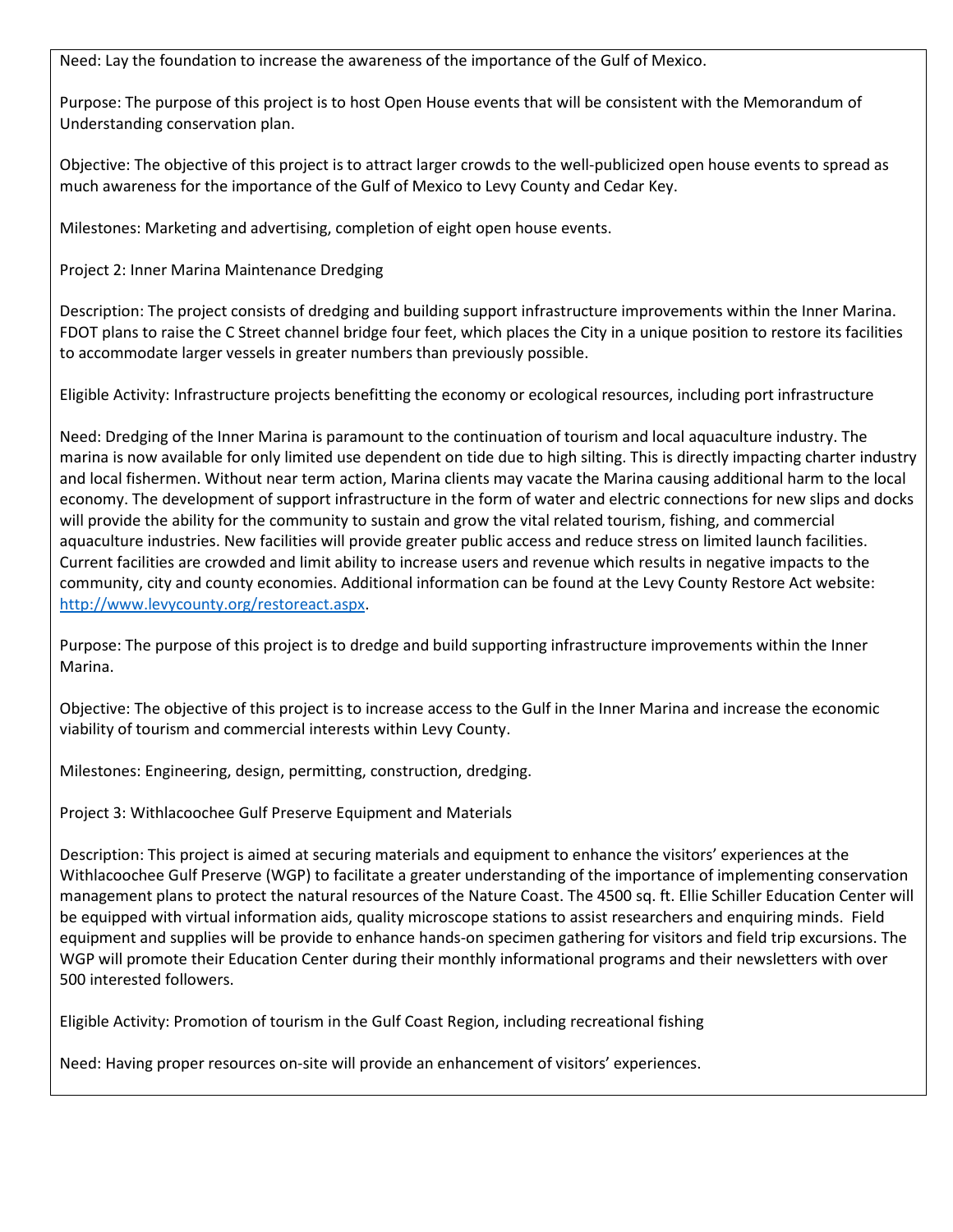Purpose: The purpose of this project is to provide equipment and materials to the Withlacoochee Gulf Preserve's Ellie Schiller Education Center.

Objective: The objective of this project is to increase tourism of the Withlacoochee Gulf Preserve.

Milestones: Material Acquisition, Material Setup, Promotion of project at monthly informational programs.

Project 4: Lower Withlacoochee Environmental Study

Description: The Lower Withlacoochee River is now on the FDEP Impaired Waters List (303d). Associated degradation has resulted in the reduced biological productivity and adverse economic impact. Withlacoochee Aquatic Restoration (WAR) will be a sub recipient for the subject project study to identify causes of the degradation and potential restoration alternatives. Specifically conducting a 2-year monthly sample analysis for water, sediments, system flow and bathymetric evaluation. The project is complementary to the state's ongoing data collection programs and supports legal obligations to preserve adopted water quality standards of Outstanding Florida Waters. This will accelerate identification of restoration options, which may include remedy of pollution by point and non-point sources and/or reduced system flow. Phases 1 and 2 of three phases have been completed. WAR will complete Phase 3 with the requested funding. This phase includes the determination of remediation/restoration project based on the information gathered in Phases 1 and 2. Expenses for supplemental investigation prompted by Phase 2 data collection, if any, will be minor and funded by WAR.

Eligible Activity: Planning assistance for future restoration projects.

Need: The Lower Withlacoochee River is on the FDEP Impaired Waters List (303d). Associated degradation has resulted in the reduced biological productivity and adverse economic impact.

Purpose: The purpose of this project is to complete a comprehensive analysis of causal factors for diminished biological productivity in the Lower Withlacoochee River through examination of historical data (Phase 1), project data collection (Phase 2) and develop remediation/restoration projects (Phase 3) relevant to findings.

Objective: The objective of this project to identify causes of degradation and develop future restoration projects

Milestones: Sign sub-recipient agreement. Sub-recipient awards contracts. Draft report. Final report. Documentation of success.

Project 5: Clam Trail in Cedar Key and Surrounding Area

Description: This project will consist of large 5-foot tall fiberglass clams (starting at 4) painted and decorated by local artists and will be located along streets, at local businesses, and within county and state parks. Each clam will have a fact plaque that includes important information about the clam's ecological and economic benefit to the coastal communities and waters of Levy County. Visitors to the Clam Trail will be guided by a trail map, which will provide locations of the clams and additional specific location information. People who follow the trail will find "clam clues" and "water wisdom" about shellfish, and how they improve coastal environments. Several approaches of how to follow the trail will be provided in the maps. Fact cards can be collected along the way. Visitors who collect the cards from all clams will be able to redeem a them for a waterproof, plastic container at selected businesses or chambers of commerce. To keep the information current and provide for additional trail maps and fact cards beyond the scope of the proposed project, advertising space could be solicited to offset future costs (design and printing). New clams could be added to the trail through sponsorship. The Cedar Key Aquaculture Association (CKAA) and the University of Florida IFAS Shellfish are in the process of obtaining official property agreements with the City of Cedar Key and Levy County to place the clams on public property.

Eligible Activity: Promotion of tourism in the Gulf Coast Region, including recreational fishing.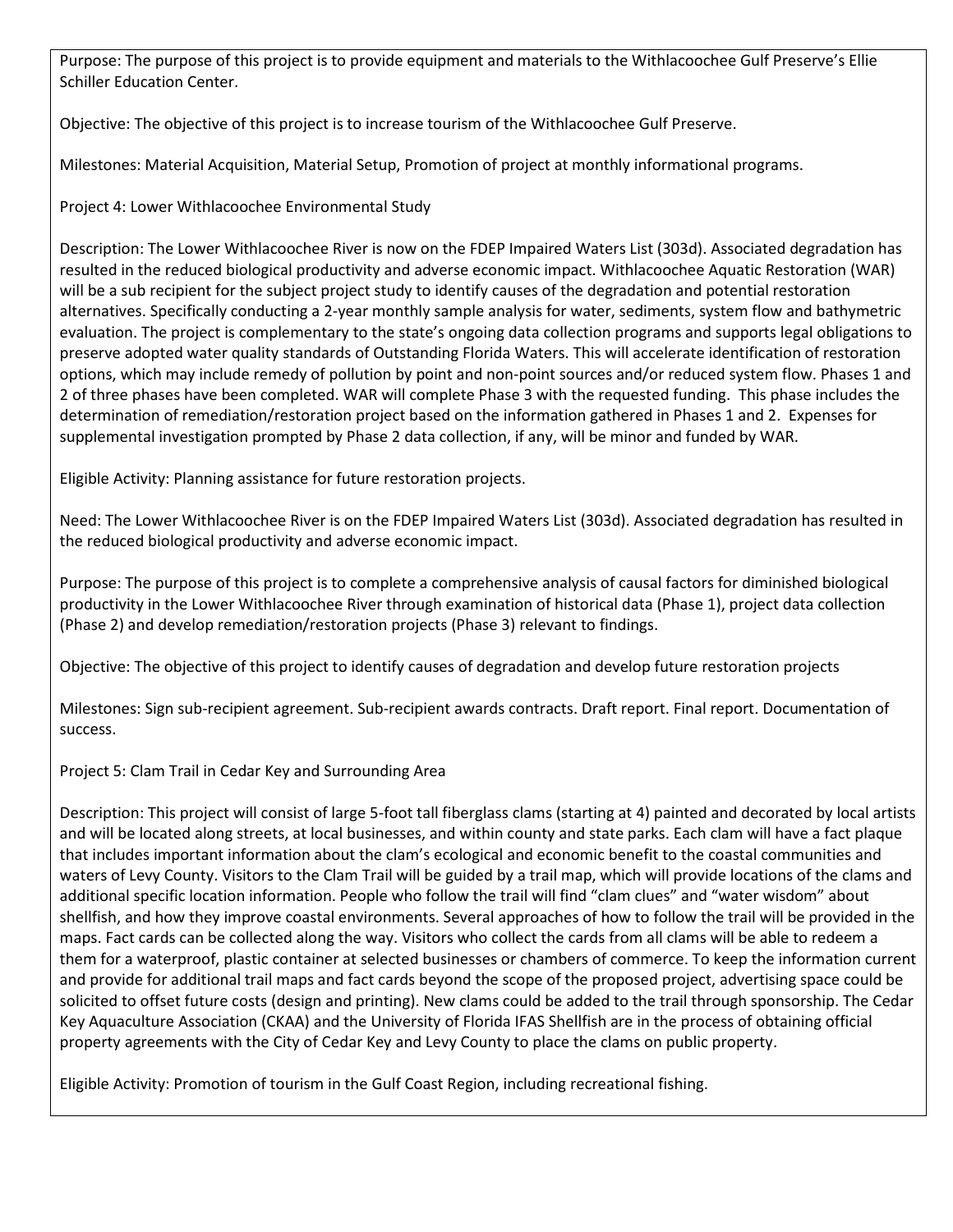Need: The Cedar Key Aquaculture Association (CKAA) and the University of Florida IFAS Shellfish extension specialist have a proven track record in implementing and completing many projects, which have provided education and created awareness of industry to the public.

Purpose: The purpose of this project is to construct 5-foot tall fiberglass clams that will be located along streets, at local businesses, and within county and state parks. Each clam will be decorated by local artists and have a fact plaque that includes important information about the clam's ecological and economic benefit to the coastal communities and waters of Levy County.

Objective: The objective of this project is to produce a fun, educational and public art place where visitors can come and learn about nature, biology and the circle of life, which will promote ecotourism, restaurants and other local businesses.

Milestones: Design, construction, installation.

Project 6: Cedar Key Wastewater Improvements

Description: The Cedar Key Water and Sewer District desires to replace the District's aerial wastewater pipe crossings over Gulf waters that have the potential for contaminating those waters. Specifically, there are wastewater collection pipes attached to Bridges 1, 2 and 3 leading into Cedar Key. This project plans to bury these pipes beneath bridges 1, 2 and 3 with the use of directional drilling to avoid any possibility of the pipes being damaged by storm or collision and spilling wastewater into Cedar Key's pristine Class II waters.

Eligible Activity: Infrastructure projects benefitting the economy or ecological resources, including port infrastructure.

Need: The clam aquaculture and oyster harvesting industries are vitally important to Cedar Key, and both rely on pristine Gulf waters. A wastewater leak into these waters could shut these industries down for indeterminate periods of time, and have potentially devastating impacts on the entire economy of Cedar Key. A leak would also have an indirect, but no doubt substantial impact on recreational fishing and tourism, two other vital industries to Cedar Key's economic wellbeing.

Purpose: The purpose of this project is to upgrade the District's wastewater collection facilities where those facilities are over Gulf waters by burying the wastewater pipelines beneath bridge 1, 2 and 3.

Objective: The objective of this project to avoid any possibility of the pipes being damaged by storm or collision and spilling wastewater into Cedar Key's pristine Class II waters.

Milestones: Engineering, design, permitting, construction.

Project 7: Cedar Key Aquarium at Nature Coast Biological Station

Description: Cedar Key Aquarium proposed to build and operate a moderate scale marine aquarium and environmental education center in Cedar Key. Operation of such a facility would provide long term positive impact for Cedar Key/Levy County through job creation in both the tourism industry and commercial seafood industry. Nature Coast Biological Station is under the umbrella of UF/IFAS and the station will be used by all departments in IFAS, which is the University of Florida Institute of Food and Agricultural Sciences which is one of seven colleges at the University and other colleges at UF. The facility would also provide unprecedented opportunities for environmental education specific to our ecosystem. This would be accomplished by targeting two primary groups: 1) Adults and families through paid admission 2) Kindergarten through 12th grade by partnering with existing educational components. All specimen would be taken from and representative of our local marine ecosystem. Plans call for touch tanks and interactive exhibits. Touch tanks would display rays, horseshoe crabs, whelks, fiddlers, etc. This area would also include exhibits depicting and explaining the local commercial seafood industry including clamming, oystering, and crabbing. The research and educational portion of the facility will include an auditorium with audiovisual capabilities and a laboratory. Work to be funded through RESTORE Act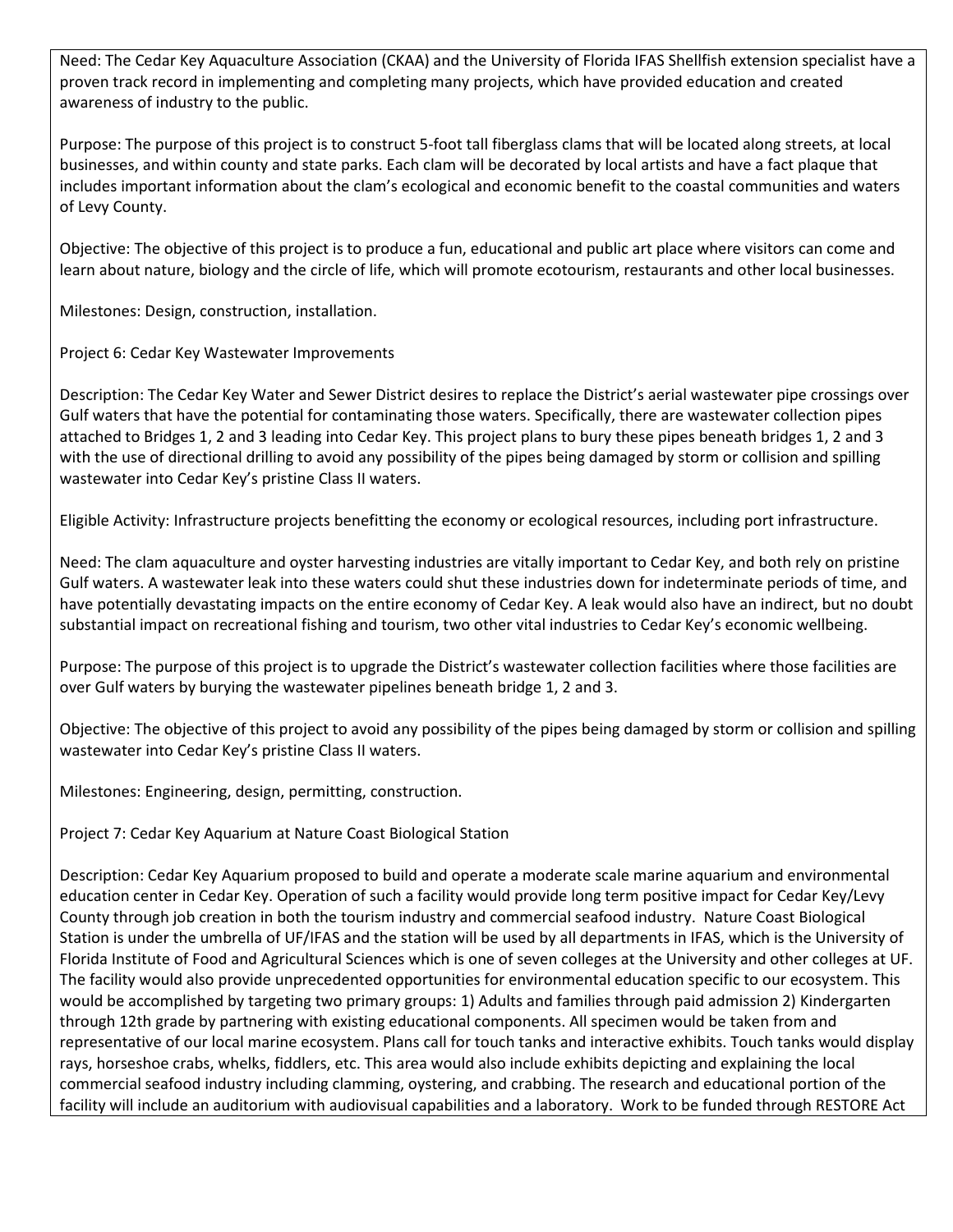includes base floor retrofits to allow for installation of an aquarium and completion of third floor interior construction to provide meeting and training space for the public. Additional information can be found at the Levy County Restore Act website: http://www.levycounty.org/restoreact.aspx.

Eligible Activity: Promotion of tourism in the Gulf Coast Region, including recreational fishing

Need: An aquarium would increase the public's ability to easily view and learn about coastal habitats and marine life, an experience that would normally require logistically challenging field trips. Initial exposure to marine life in an aquarium could lead to increased stewardship of coastal resources by helping the public build a connection with organisms that inhabit our coastal area.

Purpose: The purpose of this project is to build and operate a moderate scale marine aquarium and environmental education center in Cedar Key.

Objective: The objective of this project is to provide long term positive impact for Cedar Key/Levy County through the promotion of tourism. The project would also provide unprecedented opportunities for environmental education specific to our eco system for repeat tourism.

Milestones: Engineering, design, permitting, construction.

Project 8: Outdoor Electronic Touchscreen 24/7 KIOSK

Description: The project consists of a 24/7 electronic touch-screen KIOSK, along with a table, benches, trash and recycling containers that would be located under a covered porch attached to the front of the Withlacoochee-Gulf Area Chamber of Commerce (Chamber) Building. The Chamber will be he subrecipient of the funds and responsible for procurement and maintenance of the KIOSK. The Chamber owns the existing land and will own and operate the KIOSK. Appropriate signage, landscaping, dawn-to-dusk lighting, as well as motion-activated video surveillance camera would also be installed. There will be no sub recipient, but there will be contracted labor. Chamber officers and volunteers would maintain the area and ensure that all information is appropriately updated and the area is kept clean and inviting.

Eligible Activity: Promotion of tourism in the Gulf Coast Region, including recreational fishing.

Need: The Chamber has been working diligently to establish partnerships in the area to promote ecotourism, but has no staff to assist visitors once they arrive.

Purpose: The purpose of this project is to install an outdoor electronic touch-screen KIOSK to provide timely and accurate information to tourists in an easily accessible fashion, encouraging repeat tourism.

Objective: The objective of this project is to promote eco-tourism in the Inglis/Yankeetown/South Levy area.

Milestones: Material acquisition, material installation, setup and activation.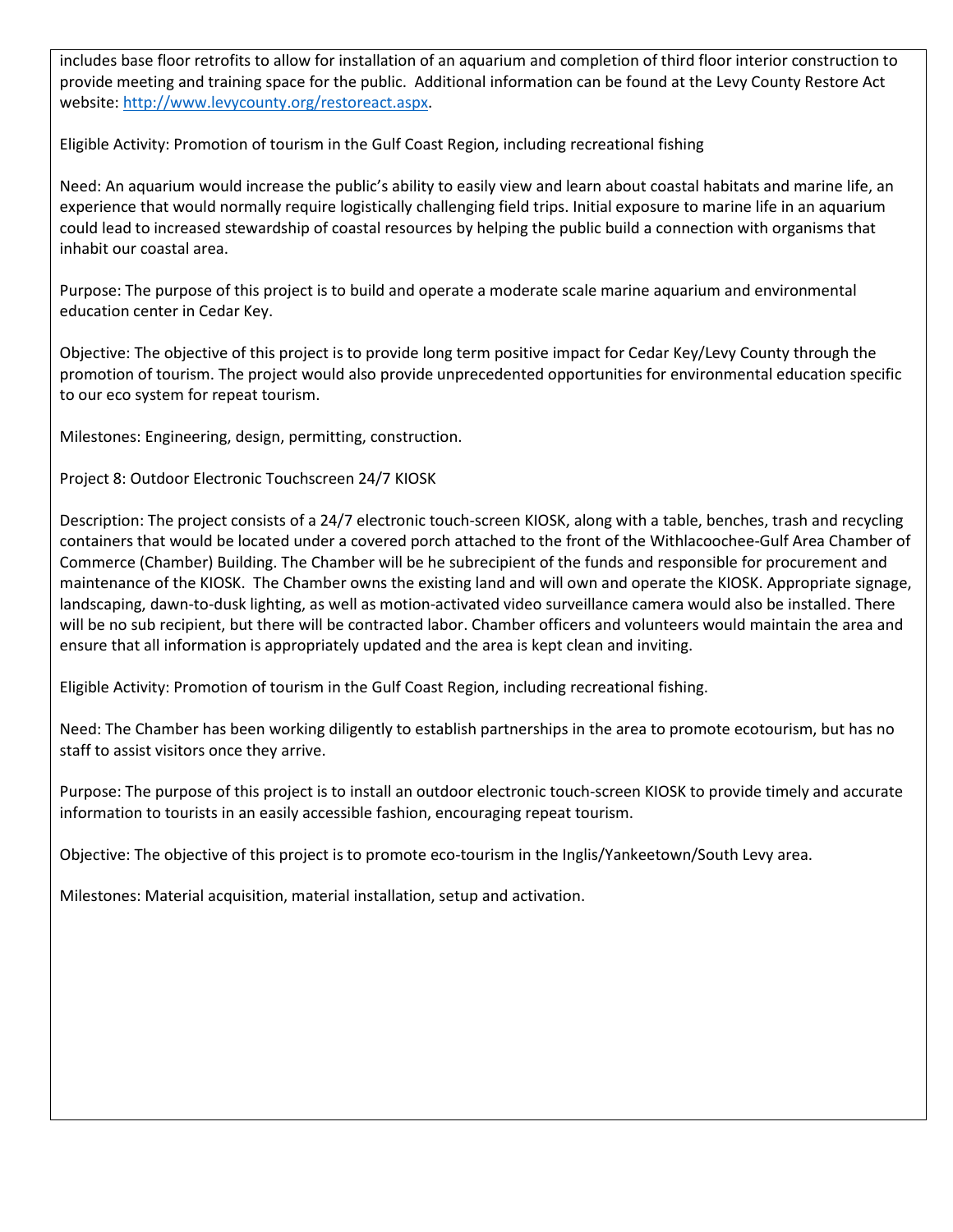2. How the applicant made the multiyear plan available for 45 days for public review and comment, in a manner calculated to obtain broad-based participation from individuals, businesses, Indian tribes, and non-profit organizations, such as through public meetings, presentations in languages other than English, and postings on the Internet. The applicant will need to submit documentation (e.g., a copy of public notices) to demonstrate that it made its multiyear plan available to the public for at least 45 days. In addition, describe how each activity in the multiyear plan was approved after consideration of all meaningful input from the public and submit documentation (e.g., a letter from the applicant's leadership approving submission of the multiyear plan to Treasury or a resolution approving the applicant's multiyear plan).

Activities with potential eligibility for funding through the multiyear plan were solicited for submittal to the County's Restore Act Committee (RAC). Meetings of the RAC were public and advertised as such. The multiyear plan was made available through the Levy County website from January 8, 2018 to February 21, 2018. Comments were received via email and standard mail with the public comment period advertised throughout the County. Public comments totaled 137 with one comment objecting to the plan. All other comments were in favor of individual projects, the plan generally, and/or editorial in nature. Editorial comments were taken into consideration and incorporated into the report as needed to provide additional clarification. The comment received in opposition to the plan was reviewed and a response was provided to the commenter; however, no changes were made to the plan as a result. Additional information, including notices, meeting minutes, and a history of the RESTORE Act process can be found at the Levy County Restore Act website: http://www.levycounty.org/restoreact.aspx.

3. How each activity included in the applicant's multiyear plan matrix meets all the requirements under the RESTORE Act, including a description of how each activity is eligible for funding based on the geographic location of each activity and how each activity qualifies for at least one of the eligible activities under the RESTORE Act.

All eight projects are located within the Gulf Coast Region, meeting the geographic requirements.

Project 1: Project ACE (Ambassadors for Conservation Education)

Implementation of a federally approved marine, coastal, or comprehensive conservation management plan, including fisheries monitoring – By following the Memorandum of Understanding of the Cedar Keys Wildlife Refuge Conservation Plan that governs both Santa Fe College and University of Florida at Seahorse Key that requires both entities to engage the public and provide an increase awareness of the importance of the Gulf of Mexico and the islands.

Project 2: Inner Marina Maintenance Dredging

Infrastructure projects benefitting the economy or ecological resources, including port infrastructure – By dredging and building supporting infrastructure improvements to serve docks and slips within the Inner Marina.

Project 3: Withlacoochee Gulf Preserve Equipment and Materials Promotion of tourism in the Gulf Coast Region, including recreational fishing – By providing equipment and materials to attract more visitors.

Project 4: Lower Withlacoochee Environmental Study

Planning assistance - By completing a comprehensive analysis of causal factors for diminished biological productivity in the Lower Withlacoochee River through examination of historical data (Phase 1), project data collection (Phase 2) and develop remediation/restoration projects (Phase 3) relevant to findings.

Project 5: Clam Trail in Cedar Key and Surrounding Area Promotion of tourism in the Gulf Coast Region, including recreational fishing – By promoting the clam's ecological and economic benefit to the coastal communities and waters of Levy County.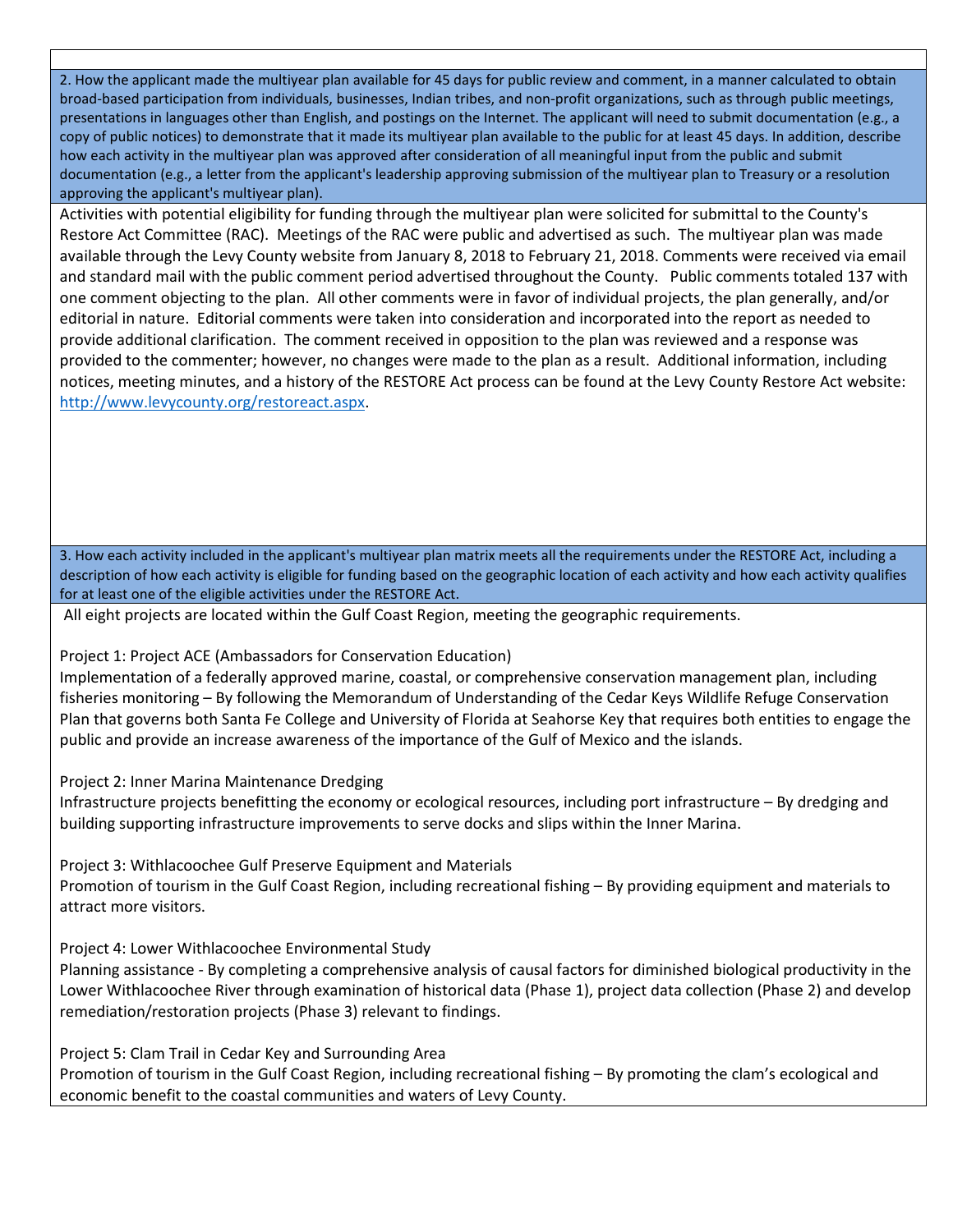Project 6: Cedar Key Wastewater Improvements

Infrastructure projects benefitting the economy or ecological resources, including port infrastructure – By upgrading the District's wastewater collection facilities which are over the Gulf waters and have the potential for contaminating those waters.

Project 7: Cedar Key Aquarium at Nature Coast Biological Station Promotion of tourism in the Gulf Coast Region, including recreational fishing – By the construction of the modern scale marine aquarium and education center.

### Project 8: Outdoor Electronic Touchscreen 24/7 KIOSK

Promotion of tourism in the Gulf Coast Region, including recreational fishing - By installing an outdoor electronic touchscreen KIOSK to provide timely and accurate information to tourists in an easily accessible fashion, encouraging repeat tourism.

4. Criteria the applicant will use to evaluate the success of the activities included in the multiyear plan matrix in helping to restore and protect the Gulf Coast Region impacted by the Deepwater Horizon oil spill.

Project 1: Project ACE (Ambassadors for Conservation Education)

The success of this project will be evaluated on the completion of eight open houses benefitting the restoration and protection of the natural resources of the Gulf and the number of tourist visits.

Project 2: Inner Marina Maintenance Dredging

The success of this project will be evaluated based on the 58,350 CY of dredging over the five year project length and percentage of increased use of the Inner Marina.

Project 3: Withlacoochee Gulf Preserve Equipment and Materials The success of this project will be evaluated based on an increase in tourist visits by five percent per year.

Project 4: Lower Withlacoochee Environmental Study The success of this project will be evaluated by the creation of a water quality assessment report which addresses solutions to water quality impairments and necessary restoration options to address those issues.

Project 5: Clam Trail in Cedar Key and Surrounding Area The success of this project will be evaluated based on an increase of 5,000 tourist visits per year.

Project 6: Cedar Key Wastewater Improvements

The success of this project will be evaluated on the completion of 300 feet of pipeline buried for bridge 1, 400 feet for bridge 2 and 400 feet for bridge 3 for a total of 1,100 feet of buried pipeline.

Project 7: Cedar Key Aquarium at Nature Coast Biological Station The success of this project will be based on an increase of approximately 20,000 tourist visits per year in Cedar Key and Levy County.

Project 8: Outdoor Electronic Touchscreen 24/7 KIOSK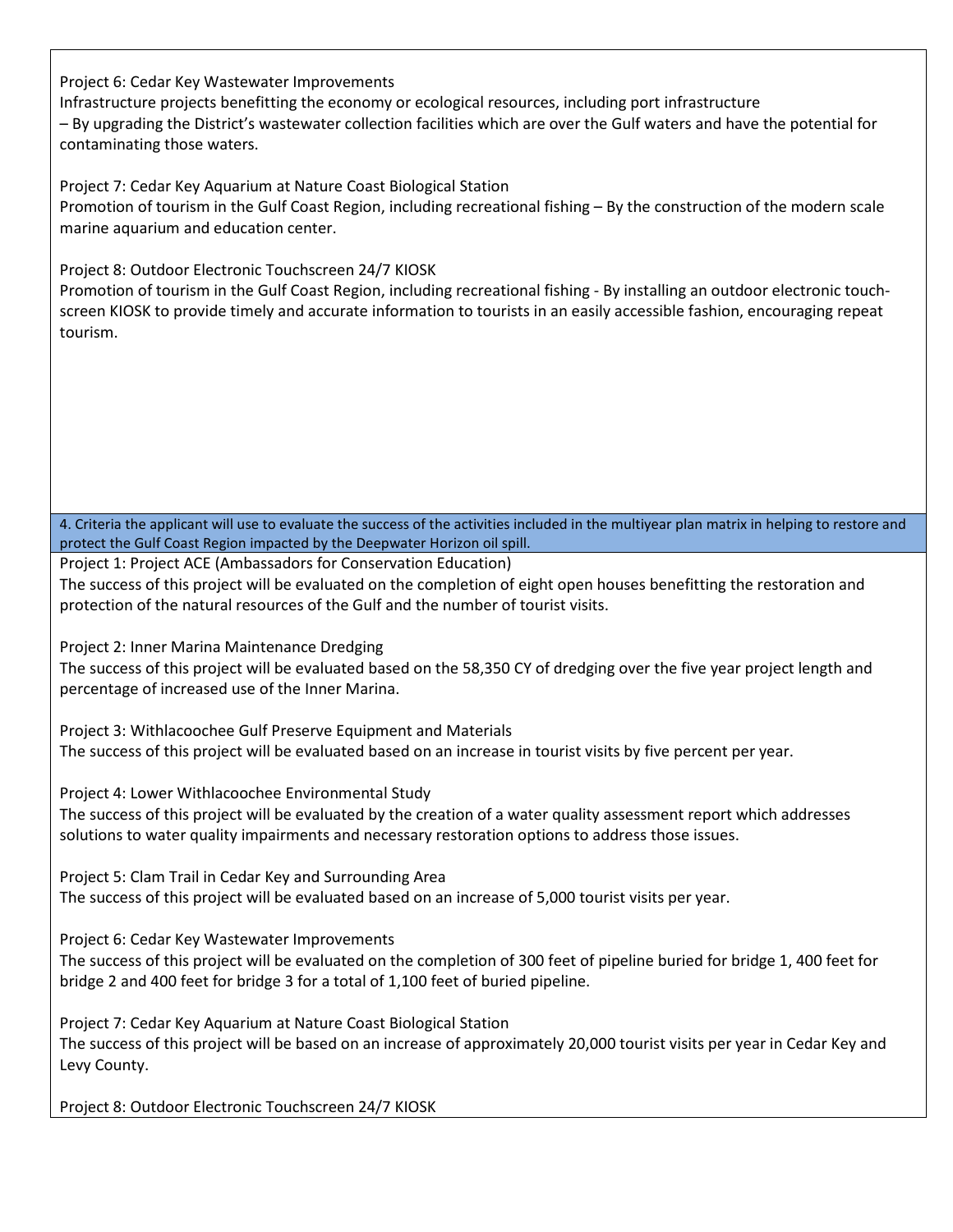| The success of this project will be evaluated based on the continued usage of the kiosk and confirmed by data gathered on |
|---------------------------------------------------------------------------------------------------------------------------|
| each use.                                                                                                                 |

#### 5. How the activities included in the multiyear plan matrix were prioritized and list the criteria used to establish the priorities.

Prioritization was determined based on funding availability and the allotment schedule determined by the Treasury. Based on the projects submitted, the RESTORE Act Committee elected to fund the maximum number of projects with the available amount for each year. Then the remaining projects would receive funding in the following years. Projects were ranked based on a grading criteria by giving a score of 0-5 for each RESTORE Act eligible activity, then totaling this score and ranking appropriately. Projects were solicited through newspaper ads and the county's RESTORE Act website, submitted via an email address through a consultant and were reviewed and ranked by the RESTORE Act Advisory Committee. In order to ensure the Committee was comprised of members with diversified backgrounds, as well as the expertise necessary to perform the responsibilities, one member from the following organizations and institutions were composed:

Board of County Commissioners Chair or Designee - John Meeks School Board Representative - Chris Cowart Higher Education Institution (College/University) - Dr. Rayanne Giddis Aquaculture Representative - Leslie Sturmer Economic Development Representative - David Pieklik Tourism Industry Representative - Denny Voyles Citizen Representative - Jolie Davis Citizen Representative - Jack Schofield Citizen Representative - Dr. Richard Streeter

Additional information can be found at the Levy County Restore Act website: http://www.levycounty.org/restoreact.aspx.

6. If applicable, describe the amount and current status of funding from other sources (e.g., other RESTORE Act contribution, other third party contribution) and provide a description of the specific portion of the project to be funded by the RESTORE Act Direct Component.

No other funding sources are proposed.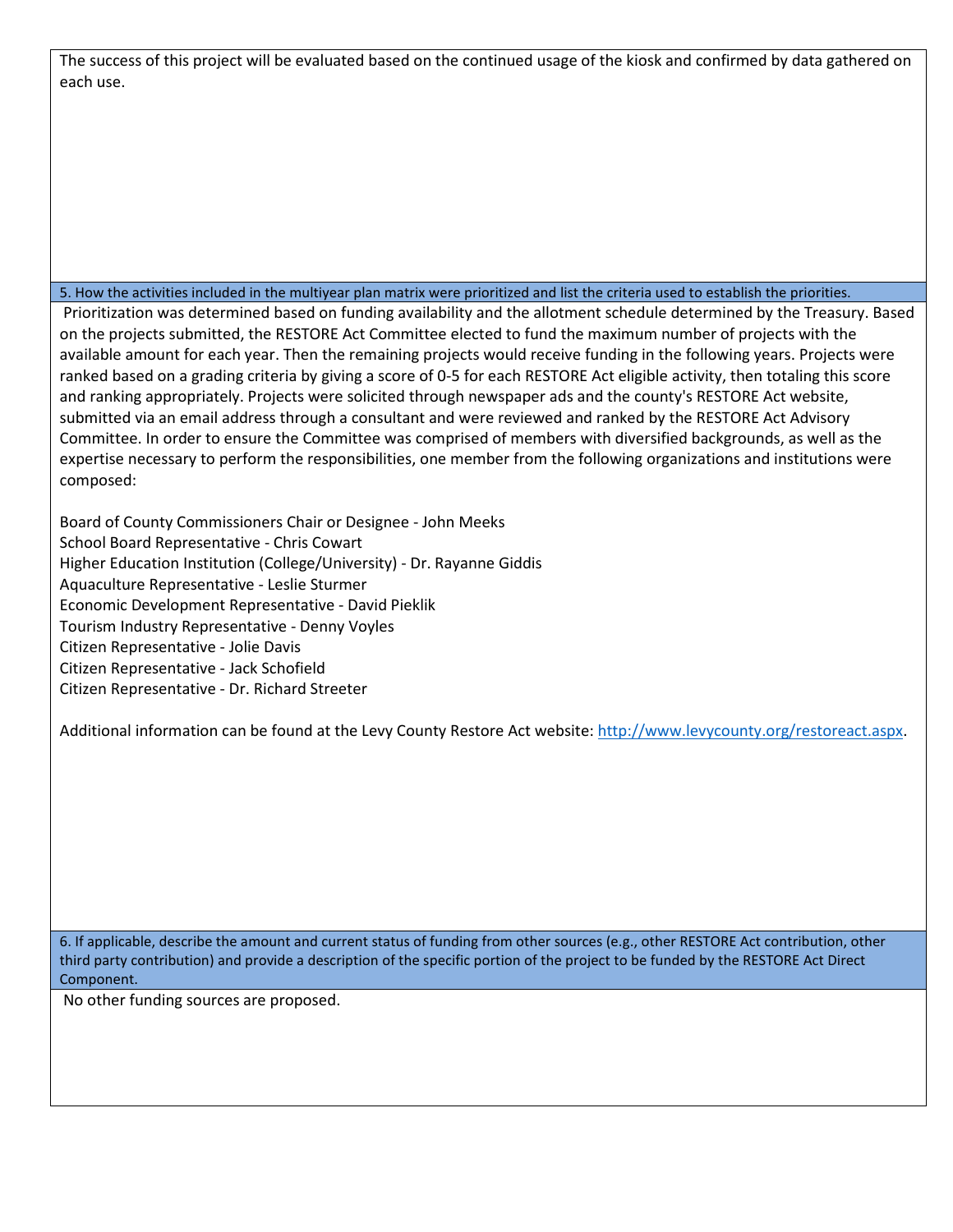| <b>RESTORE ACT Direct Component Multiyear Plan Matrix — Department of the Treasury</b>                                                            |                                                                                          |                                                    |                                      |                                                             |                                                                                            |                               |                                                                                                          | OMB Approval No. 1505-0250 |                                    |
|---------------------------------------------------------------------------------------------------------------------------------------------------|------------------------------------------------------------------------------------------|----------------------------------------------------|--------------------------------------|-------------------------------------------------------------|--------------------------------------------------------------------------------------------|-------------------------------|----------------------------------------------------------------------------------------------------------|----------------------------|------------------------------------|
| <b>Applicant Name:</b><br>Levy County, Florida                                                                                                    |                                                                                          |                                                    |                                      |                                                             |                                                                                            |                               |                                                                                                          |                            |                                    |
| Initial<br>1. MULTIYEAR PLAN VERSION (INITIAL OR AMENDMENT NUMBER):                                                                               |                                                                                          |                                                    |                                      | 2a. DATE OF INITIAL MULTIYEAR PLAN ACCEPTANCE (mm/dd/yyyy): |                                                                                            | N/A                           | 2b. DATE OF LAST MULTIYEAR PLAN ACCEPTANCE:                                                              |                            | N/A                                |
| 3. CUMULATIVE DIRECT COMPONENT ALLOCATION AVAILABLE FOR DISTRIBUTION TO APPLICANT:                                                                |                                                                                          |                                                    |                                      |                                                             |                                                                                            |                               | \$892,090.46 4. TOTAL ALLOCATIONS PLUS KNOWN FUNDS NOT YET DEPOSITED IN TRUST FUND FOR DIRECT COMPONENT: |                            | \$3,621,372.59                     |
| 5. Primary Direct Component Eligible                                                                                                              |                                                                                          |                                                    |                                      |                                                             | 8. Estimated Total Funding Contributions For Proposed Activity(ies)(refer to Instructions) |                               | 9. Proposed Start Date<br>mm/dd/yyyy                                                                     | 10. Proposed End Date      |                                    |
| <b>Activity Further Described in Application</b><br>(Static Field)                                                                                | 6. Activity Title (Static Field)                                                         | 7. Location (Static Field)                         | 8a. Direct Component<br>Contribution | 8b. Other RESTORE Act<br>Contribution                       | <b>8c. Other Third Party</b><br>Contribution                                               | <b>8d. Total Contribution</b> |                                                                                                          | mm/dd/yyyy                 | 11. Status (refer to Instructions) |
| Implementation of a federally<br>approved marine, coastal, or<br>comprehensive conservation<br>management plan, including<br>fisheries monitoring | Project ACE (Ambassadors for<br>Education)                                               | Cedar Key & Seahorse Key                           | \$333,901.00                         | \$0.00                                                      | \$0.00                                                                                     | \$333,901.00                  | 08-2018                                                                                                  | 08-2022                    |                                    |
| Infrastructure projects<br>benefitting the economy or<br>ecological resources, including<br>port infrastructure                                   | Inner Marina Maintenance<br>Dredging                                                     | City of Cedar Key Marina                           | \$640,000.00                         | \$0.00                                                      | \$0.00                                                                                     | \$640,000.00                  | 04-2021                                                                                                  | 04-2026                    |                                    |
| Promotion of tourism in the Gulf<br>Coast Region, including<br>recreational fishing                                                               | Withlacoochee Gulf Preserve<br>Research Equipment and<br>Materials                       | Withlacoochee Gulf Preserve                        | \$23,000.00                          | \$0.00                                                      | \$0.00                                                                                     | \$23,000.00                   | 08-2018                                                                                                  | 08-2019                    |                                    |
| Planning assistance                                                                                                                               | Lower Withlacoochee River<br><b>Environmental Study</b>                                  | Lower Withlacoochee River                          | \$75,000.00                          | \$0.00                                                      | \$0.00                                                                                     | \$75,000.00                   | 08-2018                                                                                                  | 08-2020                    |                                    |
| Promotion of tourism in the Gulf<br>Coast Region, including<br>recreational fishing                                                               | Clam Trail in Cedar Key &<br><b>Surrounding Area</b>                                     | Cedar Key, Florida                                 | \$53,500.00                          | \$0.00                                                      | \$0.00                                                                                     | \$53,500.00                   | 08-2018                                                                                                  | 08-2023                    |                                    |
| Infrastructure projects<br>benefitting the economy or<br>ecological resources, including<br>port infrastructure                                   | Cedar Key Wastewater<br>Improvements                                                     | Cedar Key, Florida                                 | \$86,000.00                          | \$0.00                                                      | \$0.00                                                                                     | \$86,000.00                   | 08-2018                                                                                                  | 08-2019                    |                                    |
| Promotion of tourism in the Gulf<br>Coast Region, including<br>recreational fishing                                                               | Cedar Key Aqarium at Nature<br><b>Coast Biologicals Station</b>                          | Cedar Key, Florida                                 | \$300,000.00                         | \$0.00                                                      | \$0.00                                                                                     | \$300,000.00                  | 08-2018                                                                                                  | 08-2020                    |                                    |
| Promotion of tourism in the Gulf<br>Coast Region, including<br>recreational fishing                                                               | Promoting Eco-Tourism in Levy<br>County via Outdoor Electronic<br>Touchscreen 24/7 Kiosk | Withlacoochee-Gulf Area<br>Chamber of Commerce Inc | \$34,175.00                          | \$0.00                                                      | \$0.00                                                                                     | \$34,175.00                   | 08-2018                                                                                                  | 08-2019                    |                                    |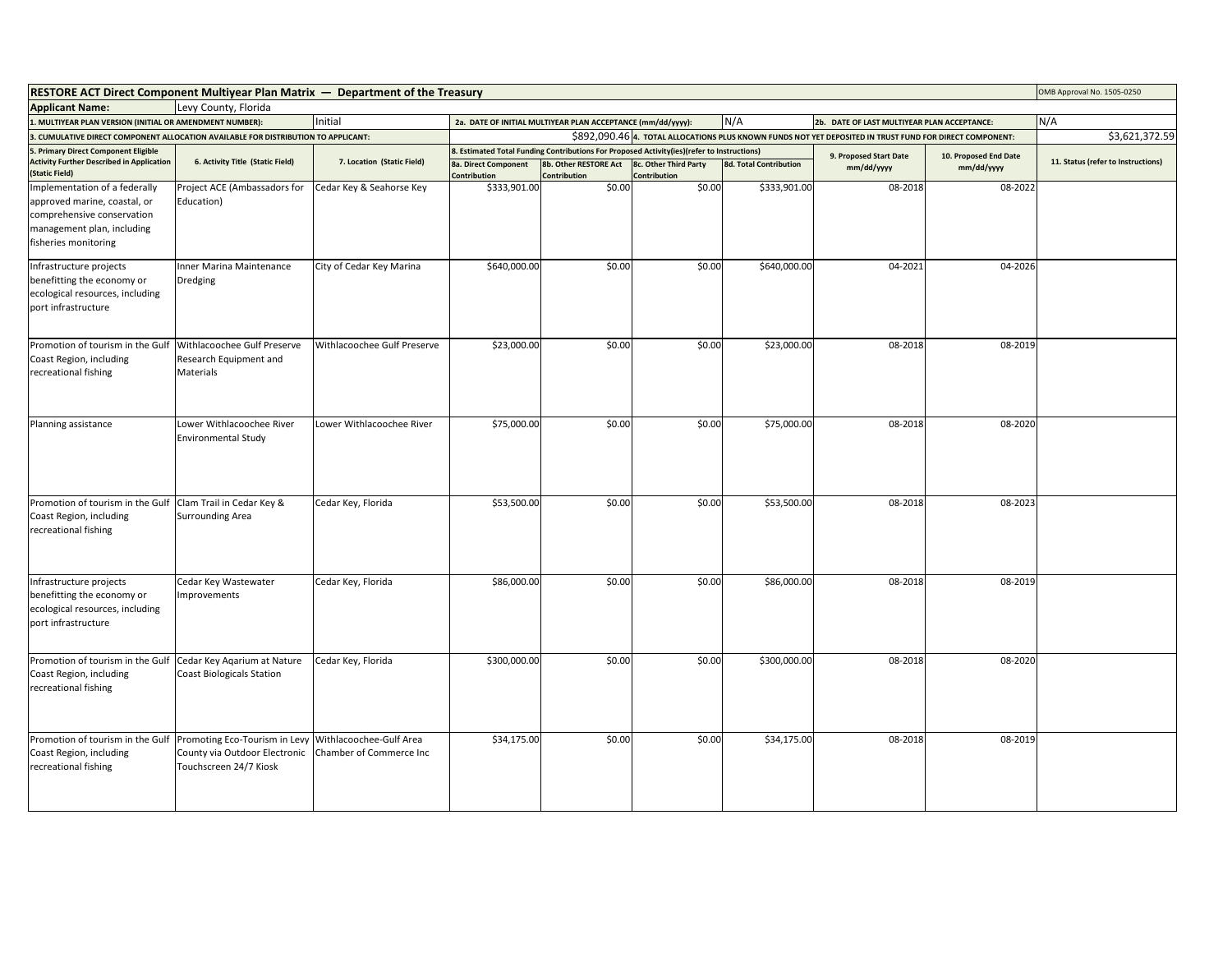|                                                                                                                                                                                                                                |                |        |        | \$0.00                                                                                                                |  |  |  |
|--------------------------------------------------------------------------------------------------------------------------------------------------------------------------------------------------------------------------------|----------------|--------|--------|-----------------------------------------------------------------------------------------------------------------------|--|--|--|
|                                                                                                                                                                                                                                |                |        |        |                                                                                                                       |  |  |  |
|                                                                                                                                                                                                                                |                |        |        |                                                                                                                       |  |  |  |
|                                                                                                                                                                                                                                |                |        |        |                                                                                                                       |  |  |  |
|                                                                                                                                                                                                                                |                |        |        |                                                                                                                       |  |  |  |
|                                                                                                                                                                                                                                |                |        |        |                                                                                                                       |  |  |  |
|                                                                                                                                                                                                                                |                |        |        |                                                                                                                       |  |  |  |
|                                                                                                                                                                                                                                |                |        |        | \$0.00                                                                                                                |  |  |  |
|                                                                                                                                                                                                                                |                |        |        |                                                                                                                       |  |  |  |
|                                                                                                                                                                                                                                |                |        |        |                                                                                                                       |  |  |  |
|                                                                                                                                                                                                                                |                |        |        |                                                                                                                       |  |  |  |
|                                                                                                                                                                                                                                |                |        |        |                                                                                                                       |  |  |  |
|                                                                                                                                                                                                                                |                |        |        |                                                                                                                       |  |  |  |
|                                                                                                                                                                                                                                |                |        |        |                                                                                                                       |  |  |  |
|                                                                                                                                                                                                                                |                |        |        | \$0.00                                                                                                                |  |  |  |
|                                                                                                                                                                                                                                |                |        |        |                                                                                                                       |  |  |  |
|                                                                                                                                                                                                                                |                |        |        |                                                                                                                       |  |  |  |
|                                                                                                                                                                                                                                |                |        |        |                                                                                                                       |  |  |  |
|                                                                                                                                                                                                                                |                |        |        |                                                                                                                       |  |  |  |
|                                                                                                                                                                                                                                |                |        |        |                                                                                                                       |  |  |  |
|                                                                                                                                                                                                                                |                |        |        |                                                                                                                       |  |  |  |
|                                                                                                                                                                                                                                |                |        |        | \$0.00                                                                                                                |  |  |  |
|                                                                                                                                                                                                                                |                |        |        |                                                                                                                       |  |  |  |
|                                                                                                                                                                                                                                |                |        |        |                                                                                                                       |  |  |  |
|                                                                                                                                                                                                                                |                |        |        |                                                                                                                       |  |  |  |
|                                                                                                                                                                                                                                |                |        |        |                                                                                                                       |  |  |  |
|                                                                                                                                                                                                                                |                |        |        |                                                                                                                       |  |  |  |
|                                                                                                                                                                                                                                |                |        |        |                                                                                                                       |  |  |  |
|                                                                                                                                                                                                                                |                |        |        | \$0.00                                                                                                                |  |  |  |
|                                                                                                                                                                                                                                |                |        |        |                                                                                                                       |  |  |  |
|                                                                                                                                                                                                                                |                |        |        |                                                                                                                       |  |  |  |
|                                                                                                                                                                                                                                |                |        |        |                                                                                                                       |  |  |  |
|                                                                                                                                                                                                                                |                |        |        |                                                                                                                       |  |  |  |
|                                                                                                                                                                                                                                |                |        |        |                                                                                                                       |  |  |  |
|                                                                                                                                                                                                                                |                |        |        |                                                                                                                       |  |  |  |
|                                                                                                                                                                                                                                |                |        |        | \$0.00                                                                                                                |  |  |  |
|                                                                                                                                                                                                                                |                |        |        |                                                                                                                       |  |  |  |
|                                                                                                                                                                                                                                |                |        |        |                                                                                                                       |  |  |  |
|                                                                                                                                                                                                                                |                |        |        |                                                                                                                       |  |  |  |
|                                                                                                                                                                                                                                |                |        |        |                                                                                                                       |  |  |  |
|                                                                                                                                                                                                                                |                |        |        |                                                                                                                       |  |  |  |
|                                                                                                                                                                                                                                |                |        |        |                                                                                                                       |  |  |  |
| 12. ESTIMATED TOTAL FUNDING CONTRIBUTIONS FOR ACTIVITY(IES) (refer to                                                                                                                                                          |                |        |        |                                                                                                                       |  |  |  |
| Instructions)                                                                                                                                                                                                                  |                |        | \$0.00 | Please note: Grant awards may reflect non-material changes in proposed dates and<br>\$1,545,576.00 estimated funding. |  |  |  |
|                                                                                                                                                                                                                                | \$1,545,576.00 | \$0.00 |        |                                                                                                                       |  |  |  |
| According to the Department Reduction Act of 1005, an account to consume the consent to contact a collection of information unlos it displays a unlid OMD control aumhor for this information collection is 1505, OCO. Comment |                |        |        |                                                                                                                       |  |  |  |

According to the Paperwork Reduction Act of 1995, no persons are required to respond to a collection of information unless it displays a valid OMB control number. The valid OMB control number for this information collectio